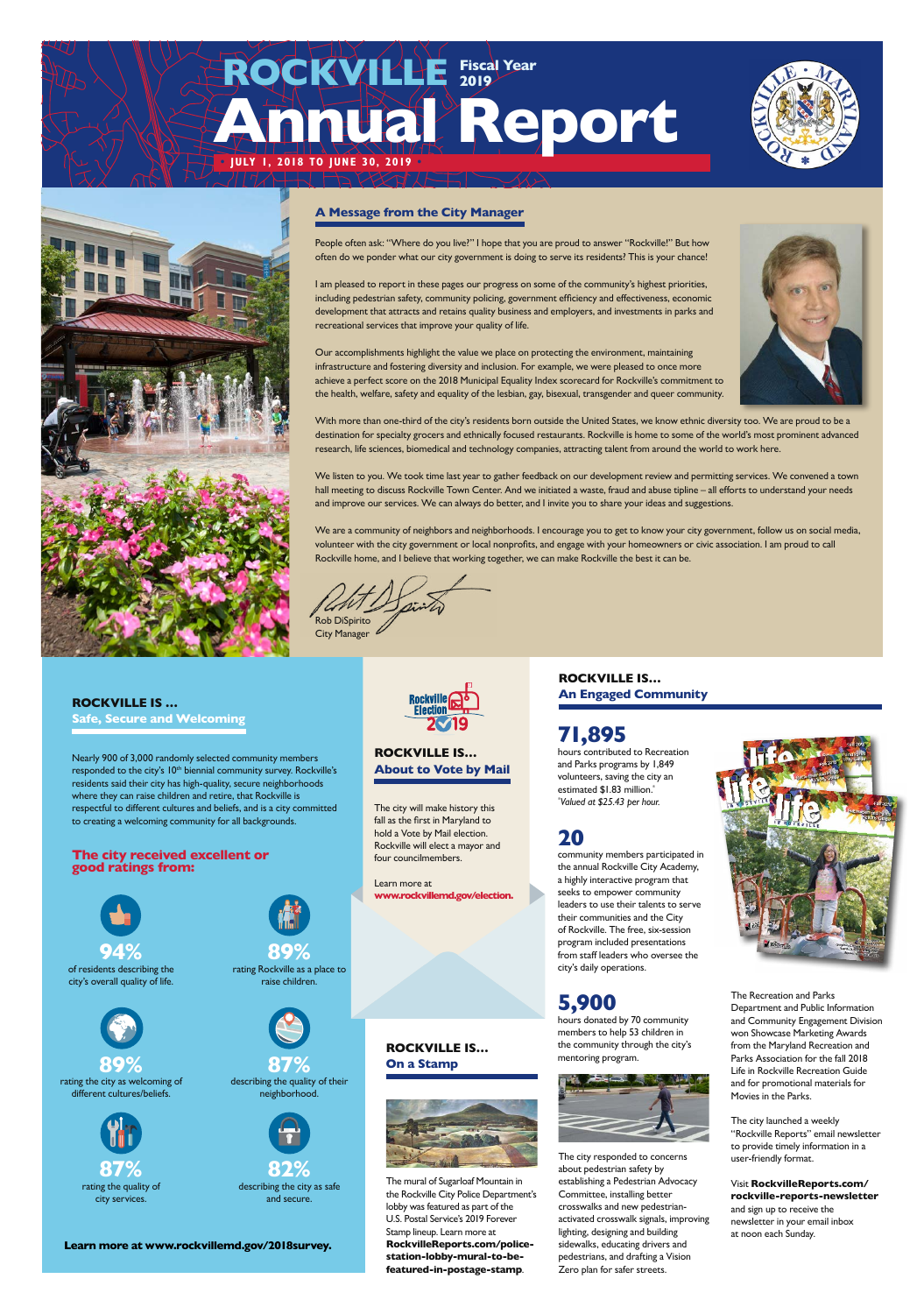The city has been recognized as a Sustainable Maryland Community by the University of Maryland three times. Rockville was recertified in October, earning the program's Sustainability Champion designation, recognizing its three decades as a Tree City USA, its diversity and inclusion initiatives, its green schools, its community garden plots, and health assessments of its three watersheds. Learn more at **www.sustainablemaryland.com.**

> **100%** of the city's electrical energy consumption is offset by its purchase of wind renewable energy certificates.

work orders completed.

**525**

on city streets and in parks. trees planted by contractors

**29,392** annuals planted by city crews and contractors in 191 locations throughout the community.

**54,125** spring flower bulbs planted by city crews in 167 locations throughout the city.

400 reusable shopping bags distributed to Rockville residents by the city's environmental management and community services divisions as part of the city's annual Holiday Drive.

to replace the standard exterior lights around the Lincoln Park Community Center with energy saving LED lights.

The Mayor and Council approved a ban on single-use plastic drinking straws and on polystyrene in food plates, trays, containers and packing materials. The ban includes exceptions that avoid the need for businesses to determine a customer's physical need for a straw or the customer having to show proof of such a need.

**18** community members successfully completed the RCPD's free course highlighting safety for the 60-plus population, which explored code enforcement, the K-9 unit, forensic science and the city's police station.



**22** community members successfully completed the RCPD's Community Police Academy. The free course explored crime scene processing, firearms training simulations, the K-9 unit, traffic law, investigations and the bomb unit.



#### **ROCKVILLE IS…**

**Green**

# **1)>**  $\langle$  **(2)**>  $\langle$  (3

**300** free trees given away to celebrate Rockville's 30<sup>th</sup> consecutive year designated as a Tree City USA by the National Arbor Day Foundation. The city also received the PLANT (People Loving and Nurturing Tress) Award from the Maryland Urban and Community Forestry Council, recognizing Rockville with its highest green-level award for tree maintenance and planting efforts.

**700** dead, dying or<br>hazardous trees removed. **2572** tree-pruning

The Environmental Management Division launched "Environment & Sustainability News," a quarterly email newsletter delivering environmental news and events. Visit **www.rockvillemd.gov/newsletters** to subscribe to this and other city newsletters.

#### **ROCKVILLE IS… Home to Safe and Livable Neighborhoods**

## **100**

**2** officers promoted to the rank of lieutenant.



Rockville's perfect score on the Human Rights Campaign's Municipal Equality Index. It was the second consecutive year Rockville earned perfect marks for its commitment to the health, welfare, safety and equality of its lesbian, gay, bisexual, transgender and queer community.

officers.





**3** days of intensive Unified Command Training that staff from departments across the city government undertook June 4-6, along with the Rockville Volunteer Fire Department. The Federal Emergency Management Agency training allowed staff to practice how to work together seamlessly to prevent, protect against, mitigate, respond to and recover from emergency incidents.



**64** sworn officers in the Rockville City Police Department, which added two new officers in FY19.



**Nearly 1,000 Pounds**

of unused, discarded medication collected by the RCPD through seven drug take-back initiatives.

### **Nearly 1,000 Attendees**

at the RCPD open house in September, which featured vehicle and equipment displays, a K-9 demonstration, a moon bounce, face painting, a DJ, pumpkin decorating, food, information booths, a visit by McGruff the Crime Dog, and the opportunity to meet city police officers.

# **5**

RCPD officers recognized for bravery and service during the 30th annual Rockville Public Safety Awards on June 12. *(L to R): Lt. Andy Taglienti, Cpl. Eddie Roman, Officer Lindsay Fader and Officer Brandon Thomas. Not pictured: Cpl. Norman Paul.*

The RCPD, with help from the city's IT Department, launched a new program that allows residents and business owners to voluntarily register their privately owned video security camera systems with city police, giving them a valuable tool for investigating crime in the community.

**821** arrests and 477 warrants served by RCPD officers.

**25,714** calls for service responded to by Rockville City Police Department officers.

#### **ROCKVILLE IS … Efficient and Effective Community Policing**

rank of sergeant.

**5** officers promoted to the



General orders and policies on mandatory drug testing, storage of duty weapons in vehicles and the use of its bodyworn camera system.

The RCPD automated dog license registrations. All sworn staff were trained in de-escalation techniques that reflect best practices.

An RCPD team competed in the Montgomery County Police Patrol Services Pistol Competition in November.

The RCPD received the Crime Prevention Program Award from the Governor's Office of Crime Control and Prevention.

**ROCKVILLE IS… Going Purple**



In March, the city launched its Rockville Goes Purple campaign to raise awareness about the dangers of opioid use and abuse with a presentation by former NBA player and recovery advocate Chris Herren at the F. Scott Fitzgerald Theatre. The city also organized a panel discussion and free training on how to respond to an opioid overdose, at Montgomery College.

In June, the Rockville Senior Center hosted a forum to educate seniors, caregivers and families about the risks of opioid use and abuse.

All RCPD officers were issued Narcan, a life-saving drug that can be used to reverse the effects of an opioid overdose.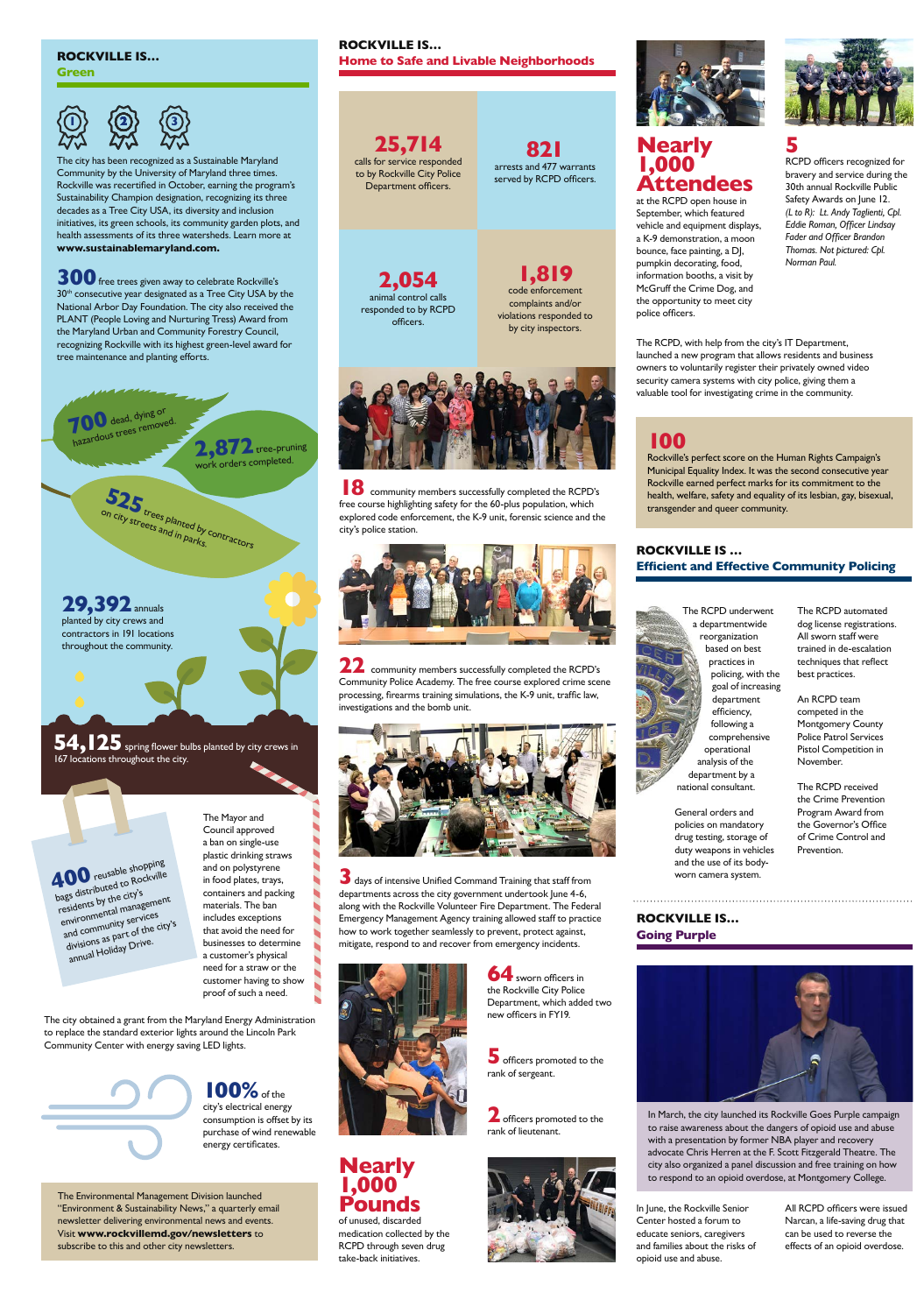**ROCKVILLE IS…**



**Planning for the Future**

The Planning and Development Services Department completed the Stonestreet Corridor Study. The plan will guide redevelopment in the corridor, which is home to warehouse buildings and storage areas for Montgomery County Public Schools and the former Lincoln



Supported the Mayor and Council's consideration and approval of mixed-use developments near transit, including Champion Projects, to bring more vitality and economic benefits to the city by replacing aged office buildings and strip centers on Shady Grove Road and Rockville Pike.



The Planning and Development Services Department completed, and delivered to the city's Planning Commission, a draft of the Rockville 2040 comprehensive plan, which will guide, direct and manage private and public growth and development in the city for the next 10 to 15 years. Find it at **www.rockvillemd.gov/ rockville2040**

Completed the Transit Gap Analysis and Needs Assessment

**172** city vehicles (sedans, SUVs, vans and pickup trucks) will be leased, beginning in FY20, under a contract awarded in FY19. The leases will save the city money on repairs, maintenance and fuel costs, and reduce the city's carbon footprint by adding more fuel-efficient vehicles to the city's fleet.



Study, which the Mayor and Council requested to assess and analyze potential needs and gaps within the public transit network and determine unmet demand for new or additional transit services.

Changes to the city's Forest and Tree Preservation Ordinance provided the opportunity to add parkland and trees to an already healthy tree canopy.



### **ROCKVILLE IS… Delivering Efficient and Effective City Services**

Completed construction of a replacement bridge along the John G. Hayes Forest Preserve Trail at Croydon Creek Nature Center.

Completed construction of Ritchie Parkway stormdrain improvements.

The city's obsolete traffic signal communication system was replaced with a new Max View Traffic Signal System, which allows transportation staff to

manage traffic signals from their desks.

#### **ROCKVILLE IS… Accessible to All**

An upgrade to online permitting applications allows customers to apply for more comprehensive permit types, to check the status of permits and to submit plans for simple permits, rather than having to visit City Hall.

Video recording and livestreaming was upgraded from standard definition to high definition for Mayor and Council, Planning Commission, Historic District Commision and Board of Appeals meetings.

√ ∱

<sup>A</sup>**50,000***-*square-foot building was purchased at 6 Taft Court to relocate 200 employees involved in maintenance and emergency operations from the city's current maintenance facility at Rothgeb Drive, to a safer and more functional and modern structure.

The IT Department completed an upgrade of Wi-Fi at city facilities to improve access, connectivity and efficiency, and enhanced web access security on computers used by community members at city community centers.

#### **ROCKVILLE IS… Practicing Good Governance**



The Department of Public Works completed an assessment for compliance with the Americans with Disabilities Act and completed improvements to sidewalks along Wootton Parkway, between Hurley Avenue and Greenplace Terrace.

The city launched a telephone hotline and website for community members to use to report potential fraud, waste and abuse related to city government services and employees. To report fraud, waste or abuses, call 866-921-6714, email rockvillemd@integritycounts.ca or visit integritycounts.ca/org/rockvillemd.



The City Manager's Office supported the Mayor and Council's successful effort to prevent state legislation from being enacted that would restrict municipal authority over the location and installation of small cellular antennae used in wireless networks.

## **\$396,000**

from the federal Enhanced Mobility of Seniors and Individuals with Disabilities Program allowed Rockville to construct missing sidewalk segments on Potomac Valley Road and improve accessibility at 78 Metro and Ride On bus stops.

## **\$60,000**

from a federal Transportation Alternatives Program grant allows the city to study the feasibility of a 1.2 mile shared-use path for pedestrians and bicycles, along Scott Drive and Veirs drives, between Wootton Parkway and Glen Mill Road.

#### **8** new bus shelters constructed at high-activity bus stops.

- An accessible parking lot at Glenview Mansion at Rockville Civic Center Park.
- An expansion of the Lincoln Park Community Center's parking lot by 23 spaces, including four accessible spaces. Renovations to the Rockville Senior Center's front entrance foyer, offices, Carnation Room stage, back bathrooms, main bathrooms and dining room breakfast bar. Many of the center's doors were widened to the appropriate width and light switches were adjusted to the appropriate height. • Accessible Paths to two baseball fields and the tennis and basketball courts at Dogwood Park, which also saw repairs and new roofs for two press boxes and the construction of four covered dugouts on its baseball fields.



All visitors now have easier access to city facilities with the completion of the following Americans with Disabilities Act-related improvements:

- A new accessible playground at Welsh Park.
- Accessible bleachers in the gym and ADA-related

improvements to the interior (water fountains, light switches) and exterior (parking pads at the tennis courts) of the Twinbrook Community Recreation Center and Annex.

- An accessible sidewalk and building entrance at Elwood Smith Community Center.
- An accessible pathway from the playground to basketball and tennis courts at Woodley Gardens Park.

DPW constructed sidewalks along Falls Road and Frederick Avenue as part of the Pedestrian and Bicycle Safety project, in which the city works with neighborhoods to improve pedestrian and bicycle safety. DPW also completed construction along Wootton Parkway of a sidewalk project spurred by the city's Sidewalk Prioritization Policy rating system, in which residents submit petitions in support of new sidewalks.

**3** sessions were held by the Planning and Development Services Department in May and June to gather feedback from the public about FAST, an ongoing initiative to make development review and permitting faster, accountable, smarter and more transparent. The city also created a Development Services Center to provide a one-stop shop for development and permitting activities.

The city's water treatment plant earned the American Water Works Association Partnership for Clean Water 2019 Five-Year Directors Award for Water Treatment, which honors utilities' operations, outstanding performance, and protection of the environment and public health.



The city's Environmental Management Division worked with the American Federation of State, County and Municipal Employees in FY19 to establish a teamtask approach to recycling and trash collection, making operations more efficient.

## **18,848**

tons of material collected by city recycling and trash crews, including **8,940** tons of recycling and green waste, and **9,908** tons of trash.

#### **ROCKVILLE IS… Maintaining Its Infrastructure**

## **37,071**

square feet of asphalt surface repaired or replaced at city parks, along paths and in parking lots.

## **1basketball courts renovated. 5** tennis courts renovated. المنازلين ومنازلين فينتش أتعقل وموجبه فتنشأ بالتعقيم وأنسته فتعاطى انسحب أنسته فتنشأه بالعقيمي وفيتناه والمنقوبا

## **154** acres of parkland and open spaces mowed and maintained.



Replaced aged informational signs designating the Early Rockville and African American Heritage walking tours, and Dawson Farm Park's history.

Construction of the Park Road, Calvin Lane, Dean Drive, Broadwood Avenue loop and Vandegrift Avenue water lines were part of the ongoing watermain rehabilitation and improvement project, which constructs water mains and tank improvements, and upgrades the city's aging water system.

The city completed repairs to John C. Brown Memorial Bridge, which provides a critical link between the eastern and western portions the city over the Metrorail and CSX tracks on Edmonston Drive. The project included cleaning and painting



the bridge's structural beams, upgrading its safety fence, replacing expansion joints, repairing bridge deck potholes, and reinstalling the John C. Brown Memorial Bridge plaque on a new pedestal.